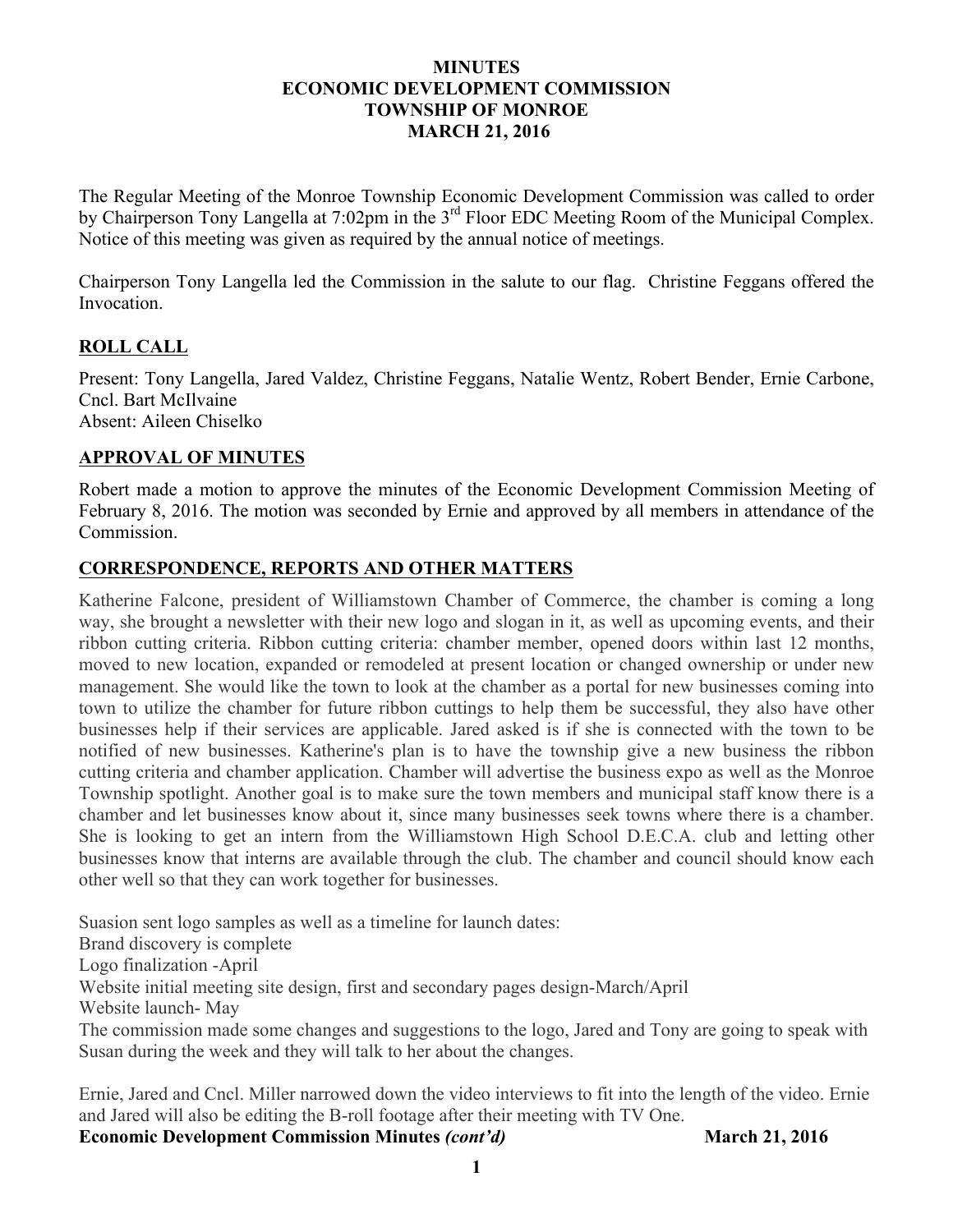# **CORRESPONDENCE, REPORTS AND OTHER MATTERS** *(cont'd)*

Anthony and Cleopatra did the February Spotlight on Business. DOT organization will be doing the April spotlight on business, May will be Investors Bank, Tony would like to ask Katherine to do June for Williamstown Chamber of Commerce. Several new businesses are coming to Main Street, a deli, an architect and an art center. There are also other businesses interested in opening on Main Street.

Ernie read a Municipal map update from Aileen. 25 of 50 the ad spaces have been sold. Christine is going to ask the Rotary club if they would like to buy a space.

The ordinance to add alternate members to the commission was passed. The commission will review the applications that have been submitted.

Tony asked about the Tax Card Program and how it should be handled moving forward. He has spoken with both Mike Carcedee and Larry Spellman, of Voorhees, about their tax card program and they both said that they love the program and would do it again. Ernie spoke with Rosemary Flaherty about her possibly being the Township employee that monitors the program and he suggested having a meeting with Carmine, Tony, Jared and himself to talk about the responsibilities of the position. Robert suggested that the commission try to obtain the additional \$5,000 sponsorship that is needed to initiate the program. Ernie commented that the tax card program will help businesses in town and residents.

Ernie stated that the township newsletter is still going to happen it is just taking longer than anticipated. There will be two separate newsletters, one for Main Street and one for the township. Natalie is going initiate the township newsletter, which will have sections highlighting different aspects of the town and events. Main Street will be released the first Wednesday of every month and the township will be released on the third Wednesday of every month. They will be done through GoDaddy.com and sent via email.

Jared stated that Suasion submitted the proposal for the next phase, he would like to hear from her what exactly she wants to do. Natalie would like to see the finished product of the first phase before moving on to phase 2, Robert agreed. Natalie is going to contact the schools for information for the newsletter, for future newsletters she will get information from the local youth sports organizations. Jared suggested that once the newsletter gets momentum it should be taken over by a township employee. Jared sent Christine a list of businesses to contact for spotlight on business, she is contacting them and is excited to have new businesses to spotlight. Ernie is going to email information to the commission about the Spotlight on Williamstown and the Williamstown Business Expo. The EDC can have a table at the events if they wish. M&M photographers submitted a proposal for a ten location outdoor photo shoot for \$575. Ernie made a motion to approve the proposal from M&M photographers for \$575, Natalie seconded and all in attendance were in favor.

## **ADJOURNMENT**

With no further business to discuss, Tony asked for a motion to adjourn Natalie made a motion to adjourn the Monroe Township Economic Development Commission Meeting of March 21, 2016. The motion was seconded by Jared; all in favor. Meeting adjourned at 8:25pm.

Respectfully submitted,

Jacqualyn Allen